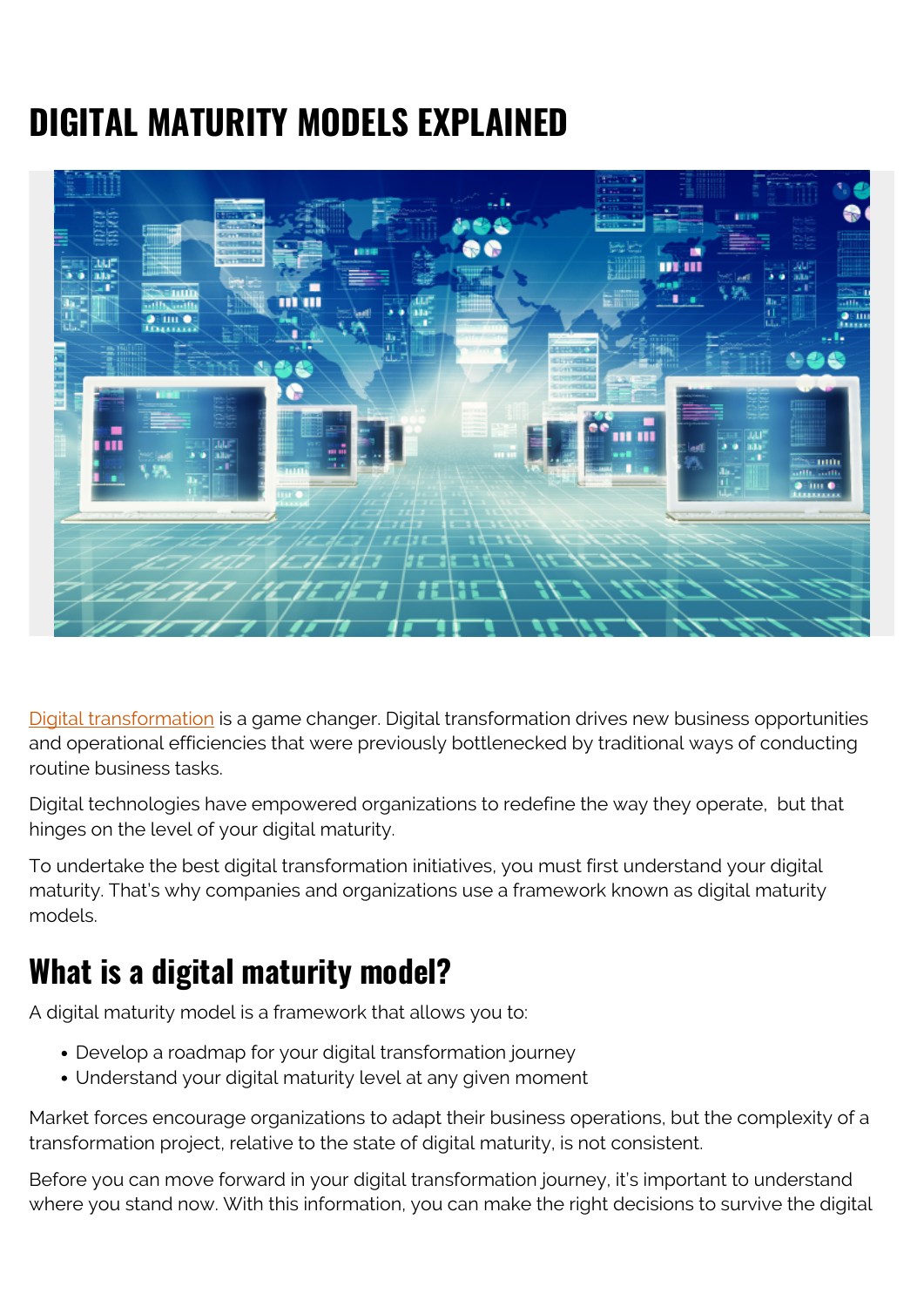world—and make the most of it.

#### **Examples of DMMs**

A variety of digital maturity models are available—there's not one authoritative model. Here's the DMM framework developed by Google and BCG:



*([Source](http://seerinteractive.com/blog/introduction-to-digital-maturity/))*

Google's Digital Maturity Model has four stages that focus on marketing and sales efforts. However, other data-driven digital capabilities and processes can also follow this model.



For example, Gartner has an <u>AI maturity model</u> and ITIL® developed a <u>maturity model for service</u> [management capabilities:](https://blogs.bmc.com/blogs/maturity-model-itsm/)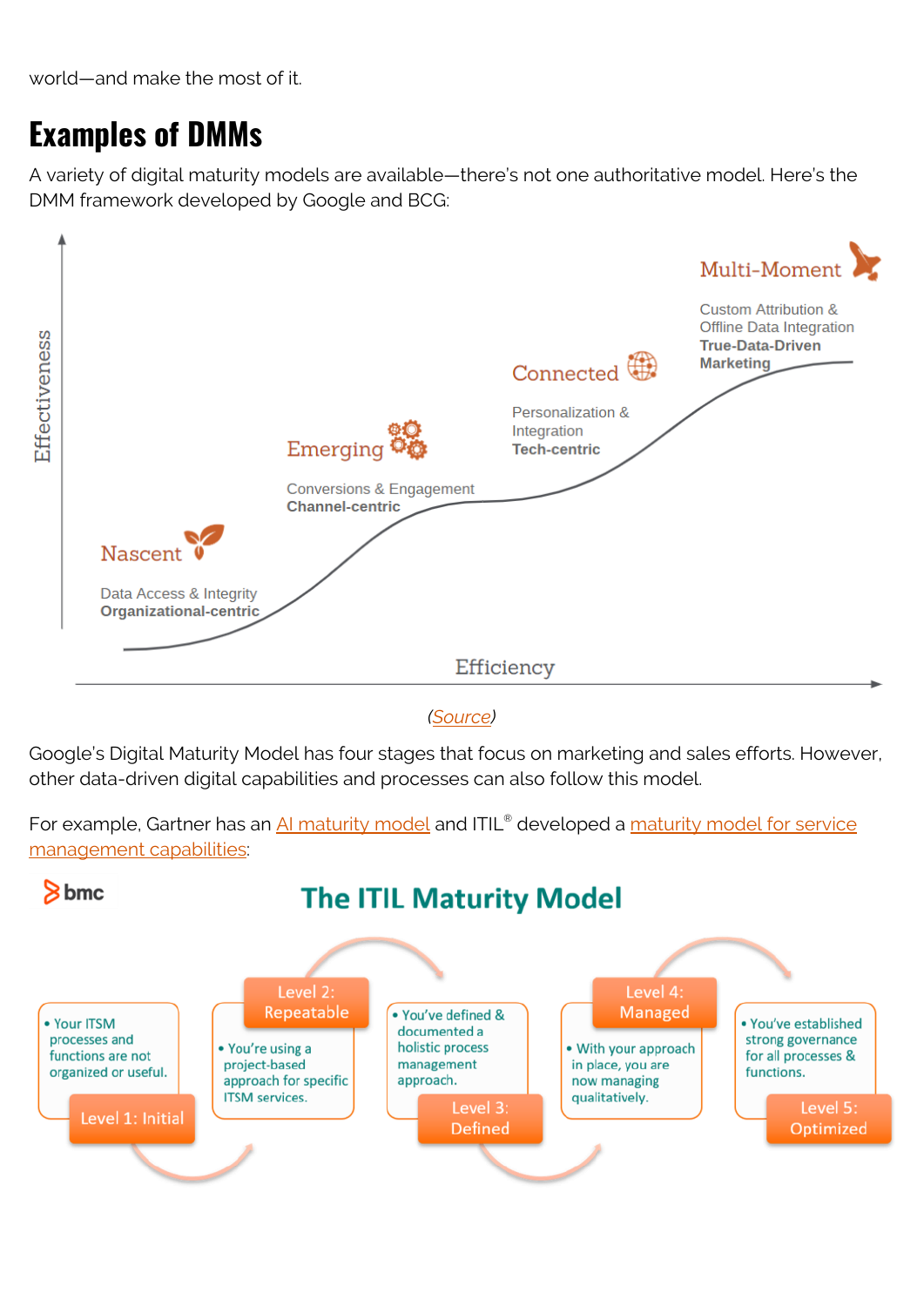## **Stages in a digital maturity model**

In any maturity model, the path of progression is not linear and the stages can hold different meanings to each business organization. In general, we can describe these stages as follows.

#### **Nascent**

The early stage in digital maturity, focused on *using data quality* and connecting the data silos between organizational departments.

In this stage, the lack of trust in data is apparent and departments struggle to collaborate. Strong executive buy-in and stakeholder engagement is crucial to progress from this stage.

### **Emerging**

Organizational departments are more connected, using the improved data quality to test and improve on new digital technology deployments. In this stage, the emphasis is on improving experience and tech-driven processes that are now [more documented](https://blogs.bmc.com/blogs/knowledge-management-best-practices/) and scalable across departments.

#### **Connected**

In this stage, data-driven business processes translate directly into revenue generation and improvements in productivity. Here's some common markers of this stage:

- Companies are able to connect online and offline data, linking digital transformation efforts to profit and sales opportunities.
- IT is focused on technology platforms and activating the resulting business opportunities.
- Cross-functional collaboration is well established. Everyone speaks the same language and identifies common goals pertaining to digital and data technologies.

#### **Multi-Moment**

At the final stage, organizations pursue incremental efficiencies with data-driven insights. Multiple channels have emerged as established means of delivering operational efficiencies and organizations optimize dynamic execution across these channels. These channels are not limited to marketing and sales but also apply to IT services, creative, development and security, among others.

## **Understanding maturity gaps**

Once you've identified your state of maturity, focus on understanding how specific improvements can fill the existing gaps in maturity.

Deloitte Consulting provides an approach to move from evaluating your digital maturity levels to determining actions that move your digital transformation journey in the right direction. Their Digital Maturity Model improvement [framework](https://www2.deloitte.com/content/dam/Deloitte/global/Documents/Technology-Media-Telecommunications/deloitte-digital-maturity-model.pdf) is described in the following stages: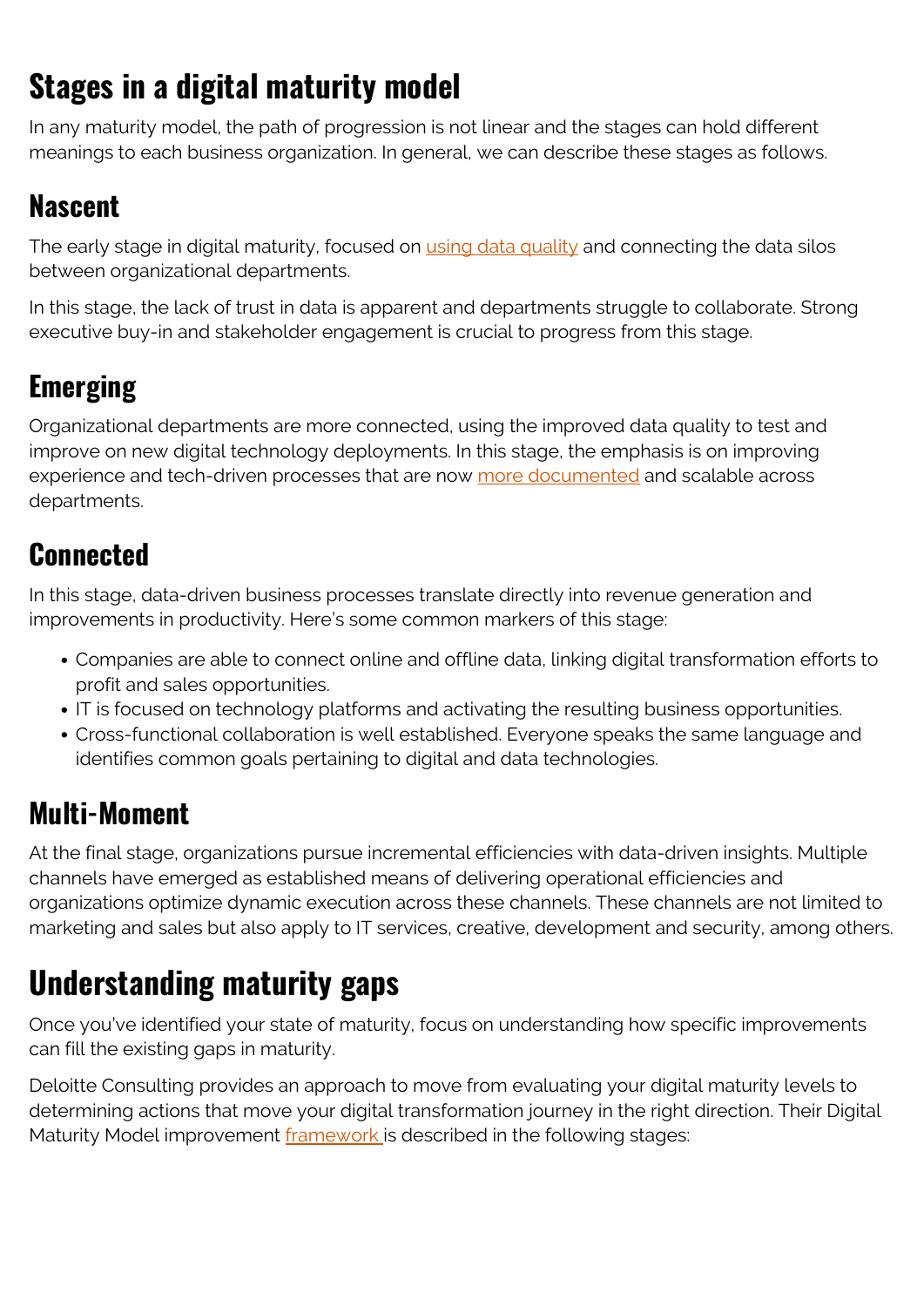### **Imagine**

Identify ambitions, explore opportunities, and target a vision for the future through the following steps:

- **Define strategy.** What is the primary focus of the business?
- **Ignite Innovation.** Embed new ideas and creativity as tools to develop strategies for improving business processes.
- **Gain insights.** Use data-driven insights from real-world marketing and customer experiences to validate ideas and strategies.

#### **Deliver**

Take action, find useful learnings, and prioritize capabilities. Improve the concepts and plans for digital transformation before applying it at scale. Use the following steps:

- **Create experiences.** Architect unique customer experiences for each digital medium.
- **Reinvent the core.** Optimize digital experiences for improved results.
- **Lead the change.** Take bold steps in disrupting the competition, even if it requires transforming the design of your organization.

#### **Run**

Implement the chosen action plan. Realize the gains at scale, leaving provision for continual improvements and growth. Evaluate the progress through and carry out the following steps:

- **Build platforms.** Use an integrated set of marketing, cloud, security, and business technologies to enable end-to-end digital transformation.
- **Secure cyber.** Focus on [cyber defense](https://blogs.bmc.com/blogs/cybersecurity/) and [risk mitigation capabilities.](https://blogs.bmc.com/blogs/risk-assessment-vs-vulnerability-assessment/)
- **Sustain and optimize.** Improve continuously. Sustain the transformation and business agility that comes with digital technologies.

### **Maturity for transformation strategy**

A strategic approach to digital transformation requires you to understand your digital maturity. The barriers to digital entry are shrinking and new technology companies are providing a variety of IT services and capabilities to enable digital transformation. Similarly, organizations increasingly need to improve quality and reliability of their digital information and technologies.

By improving your digital maturity, business organizations can prepare for the disruptions set to occur due to the prevalence of digital trends and improving transformation capabilities of their competitors.

### **Related reading**

- [BMC Business of IT Blog](https://blogs.bmc.com/blogs/categories/business-of-it/)
- [CMMI: An Introduction to Capability Maturity Model Integration](https://blogs.bmc.com/blogs/cmmi-capability-maturity-model-integration/)
- [2020's Digital Transformation Trends](https://blogs.bmc.com/blogs/digital-transformation-trends/)
- [Data Quality Explained: Measuring, Enforcing & Improving Data Quality](https://blogs.bmc.com/blogs/data-quality/)